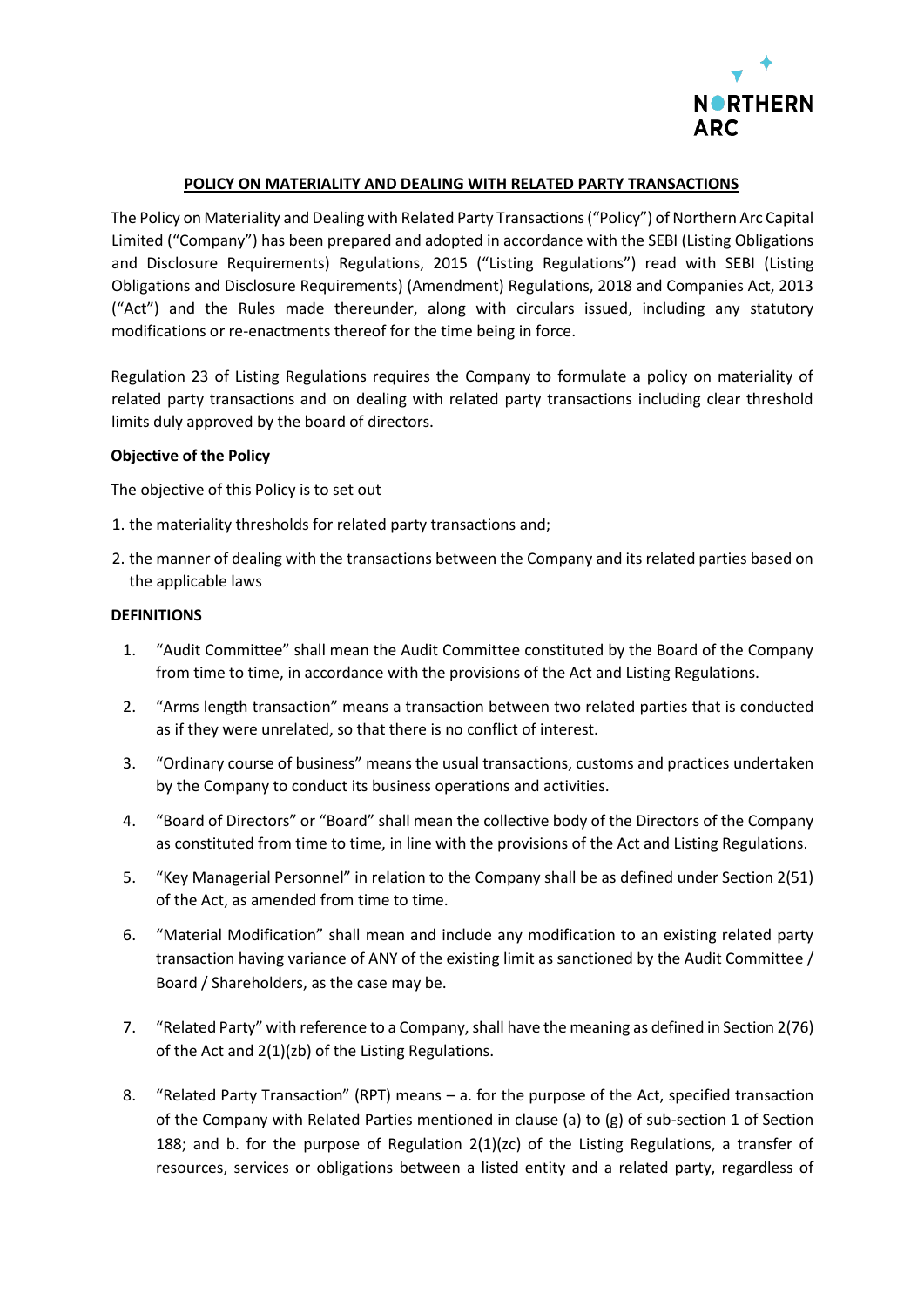

whether a price is charged and a "transaction" with a related party shall be construed to include a single transaction or a group of transactions in a contract.

- 9. "Relative" means relative as defined under sub-section (77) of Section 2 of the Act and Rules prescribed there under.
- 10. "Material Related Party Transaction": A transaction with a related party shall be considered material if the transaction(s) to be entered into individually or taken together with previous transactions during a financial year, exceeds ten percent of the annual consolidated turnover of the Company as per the last audited financial statements of the Company.

Notwithstanding the above, a transaction involving payments made to a related party with respect to brand usage or royalty shall be considered material if the transaction(s) to be entered into individually or taken together with previous transactions during a financial year, exceed five percent of the annual consolidated turnover of the Company as per the last audited financial statements of the Company.

Any other term not defined herein shall have the same meaning as defined in the Companies Act, 2013, the Securities and Exchange Board of India (Listing Obligations and Disclosure Requirements) Regulations, 2015 or any other applicable law or regulation.

## **INTIMATION BY RELATED PARTIES**

Directors shall disclose to the Board, details of all their relatives and the list of entities in which the Director is concerned or interested directly / indirectly, in Form MBP-1, as prescribed under Section 184 of the Act. The key managerial personnel shall also disclose their relatives. Any changes in the particulars must be informed promptly to the Board of Directors.

The Directors and Key Managerial Personnel shall inform immediately the Board of any proposed related party transactions as soon as they become aware of it. It is the responsibility of the Director(s) or KMP who are interested in a proposed RPT to inform the Board and obtain approval prior to entering into the transaction. Interested Director(s)/ KMP shall not be present at the meeting during discussions on the subject matter of the resolution(s).

#### **REVIEW AND APPROVAL OF RELATED PARTY TRANSACTIONS**

#### **Audit Committee**

All related party transactions shall require prior approval of the audit committee. However, the Audit Committee may grant prior omnibus approval for Related Party Transactions which are repetitive in nature, subject to the compliance of conditions contained in Regulation 23 of the Listing Regulations.

#### **Board of Directors**

The approval of the Board is not required for any transactions entered into by the company in its ordinary course of business and on an arm's length basis. The Company should obtain the approval of the Board for all the transactions specified in section 188 (1) which does not satisfy any of the condition mentioned in the first paragraph, by following the procedure / provisions as per Section 188 of the Act.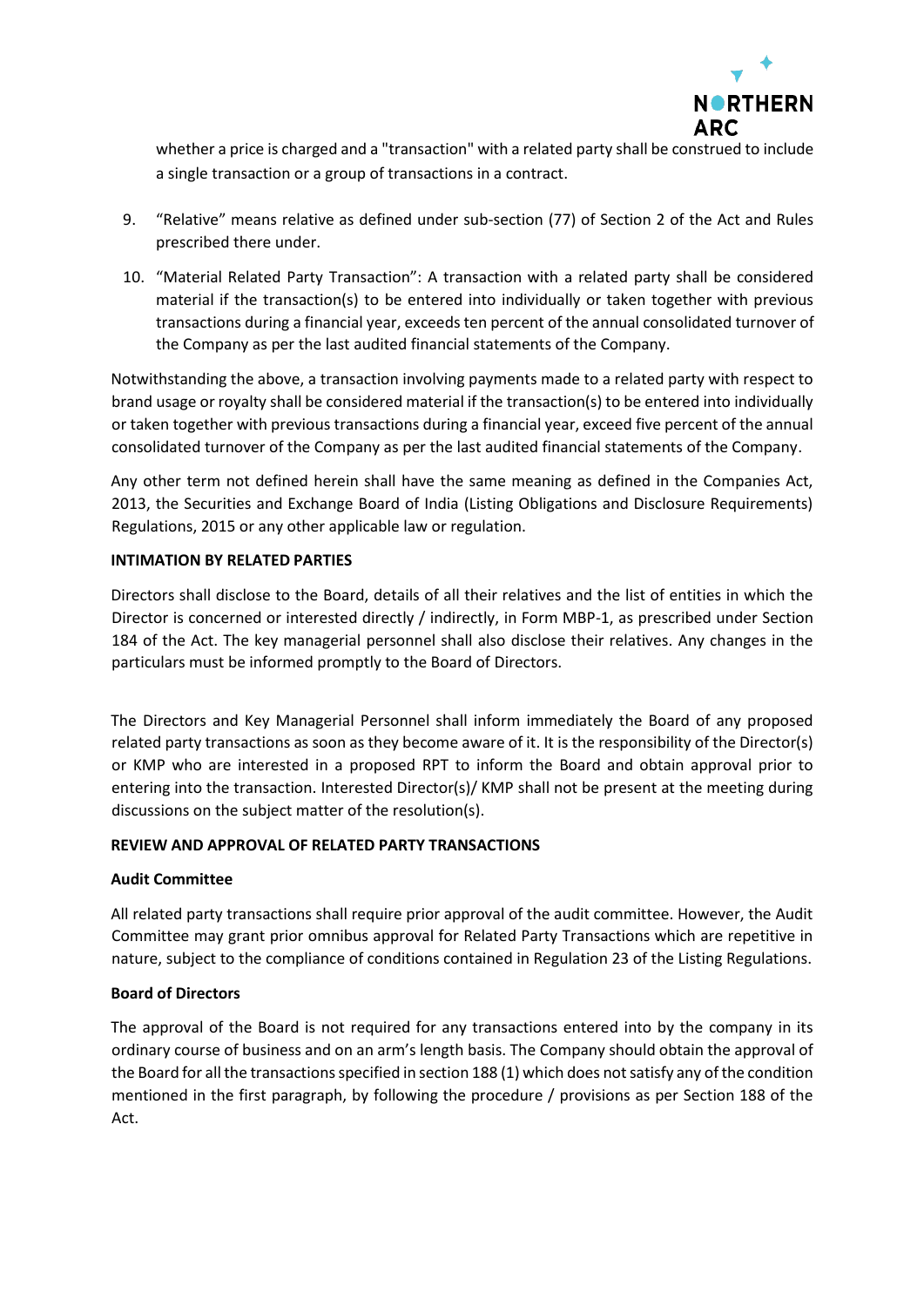

# **Shareholders**

All Material Related Party Transactions shall require approval of the shareholders through resolution and no Related Party shall vote to approve such resolutions whether the entity is a related party to the particular transaction or not.

All transactions, other than the Material Related Party Transactions, with Related Parties which are not in the ordinary course of business or at Arm's Length basis or any subsequent Material Modification shall also require the approval of the shareholders through a resolution if so required under any law and the Related Party/ies with whom transaction is to be entered into shall abstain from voting on such resolution. Accordingly, the Company should obtain the prior approval of the shareholders in case of the transactions which are not in the ordinary course of business or at Arm's Length basis which exceeds the threshold limit as specified in Section 188(1) of the Act and Rule 15 of Companies (Meetings of Board and its Powers) Rule, 2014 and with any amendments made from time to time.

## **VOIDABLE CONTRACTS / ARRANGEMENTS**

Where any contract or arrangement is entered into by a director or any other employee, without obtaining the consent of the Board or approval by a resolution in the general meeting under subsection (1) of Section 188 of the Act, and if it is not ratified by the Board or, as the case may be, by the shareholders at a meeting within three months from the date on which such contract or arrangement was entered into, such contract or arrangement shall be voidable at the option of the Board or, as the case may be, of the shareholders and if the contract or arrangement is with a related party to any director, or is authorised by any other director, the directors concerned shall indemnify the company against any loss incurred by it.

Without prejudice to anything stated above, it shall be open to the company to proceed against a director or any other employee who had entered into such contract or arrangement in contravention of the provisions of that section for recovery of any loss sustained by it as a result of such contract or arrangement.

#### **DISCLOSURES**

- a) The Company shall submit within 30 days from the date of publication of its standalone and consolidated financial results for the half year, disclosures of related party transactions on a consolidated basis, in the format specified in the relevant accounting standards for annual results to the stock exchanges and publish the same on its website.
- b) The company shall disclose this policy under separate section in the website of the Company and a web link shall be disclosed in the Annual Reports.
- c) The Company shall disclose, in the Annual Report, the details of related party transactions as per Schedule V of SEBI (Listing Obligations & Disclosure Requirements) Regulations, 2015.
- d) Such other disclosures as required under the law.